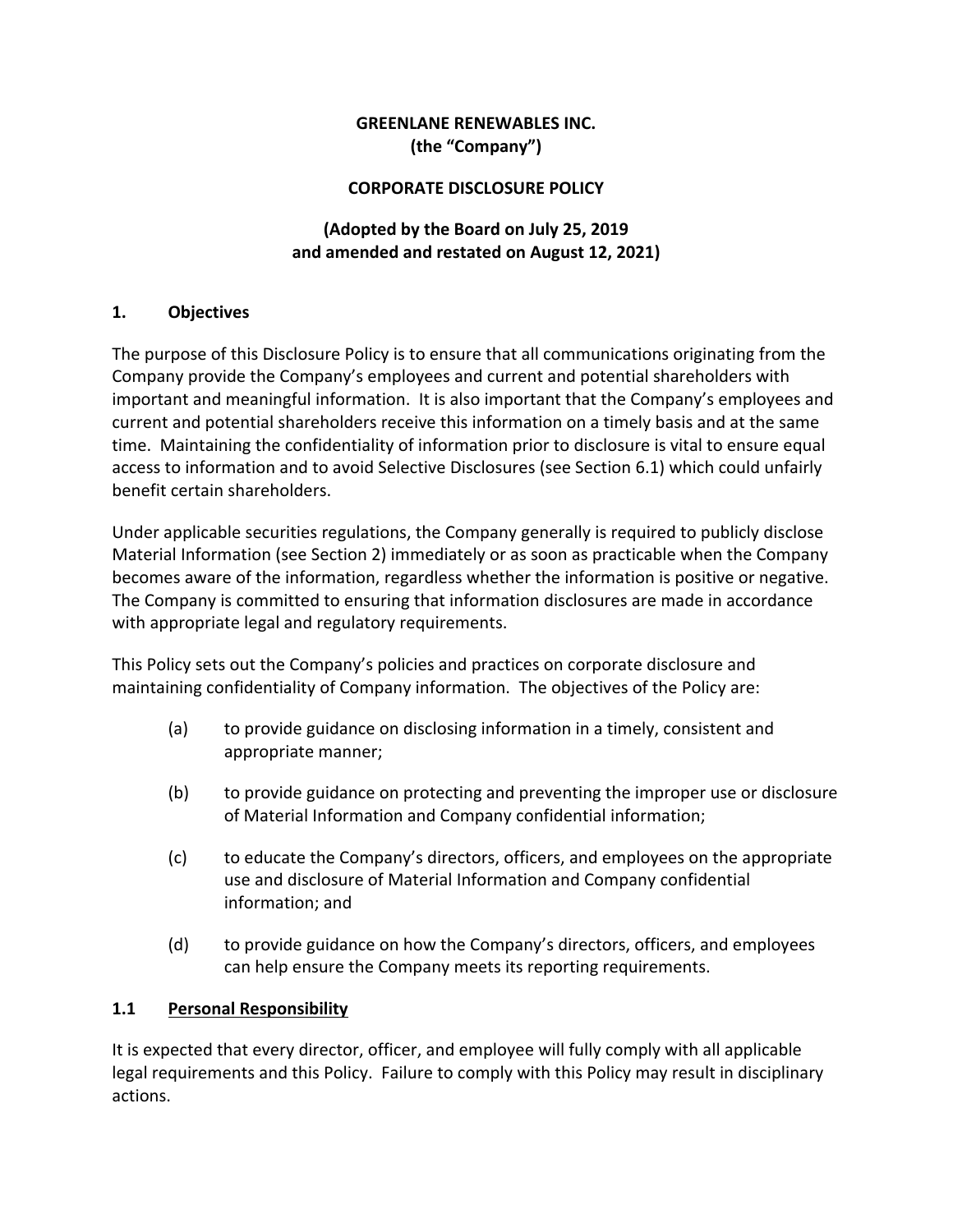### **1.2 Policy Approval**

This Policy has been reviewed by the Audit Committee and approved by the board of directors (the "Board"). The Chief Financial Officer will recommend any material changes as needed to this Policy for review by the Audit Committee and approval by the Board.

### **1.3 Managing the Disclosure Process**

All employees have an important role to play in ensuring that all Material Information is communicated appropriately and that confidentiality of Company information is safeguarded.

The Board has overall responsibility for ensuring that the Company meets its disclosure goals and obligations. The Board has delegated front line responsibility for ensuring that the Company fulfills its disclosure obligations on a timely basis and overseeing the Company's disclosure controls, procedures and practices to the Disclosure Committee. The Disclosure Committee consists of:

- (a) the Chief Executive Officer;
- (b) the Chief Financial Officer;
- (c) the General Counsel; and
- (d) the Company's investor relations representative (the "IR Representative"),

and such other persons as the Chief Executive Officer may designate. The Disclosure Committee will determine if information is material and therefore must be Generally Disclosed (see Section [18](#page-12-0) for a detailed definition) and how such Material Information is to be disclosed in accordance with applicable securities laws. For example, the Disclosure Committee will approve the content of any news release disclosing Material Information.

See Section 3 for disclosure oversight and coordination including Section 3.3 for pre-notification to the stock exchange.

### **1.4 Disclosure Settings**

Material Information disclosure may occur in a number of settings, all of which are subject to this Policy. These include:

- (a) disclosure in documents filed with applicable Canadian securities commissions and stock exchanges;
- (b) written statements made in the Company's annual and quarterly reports;
- (c) supplemental investor information;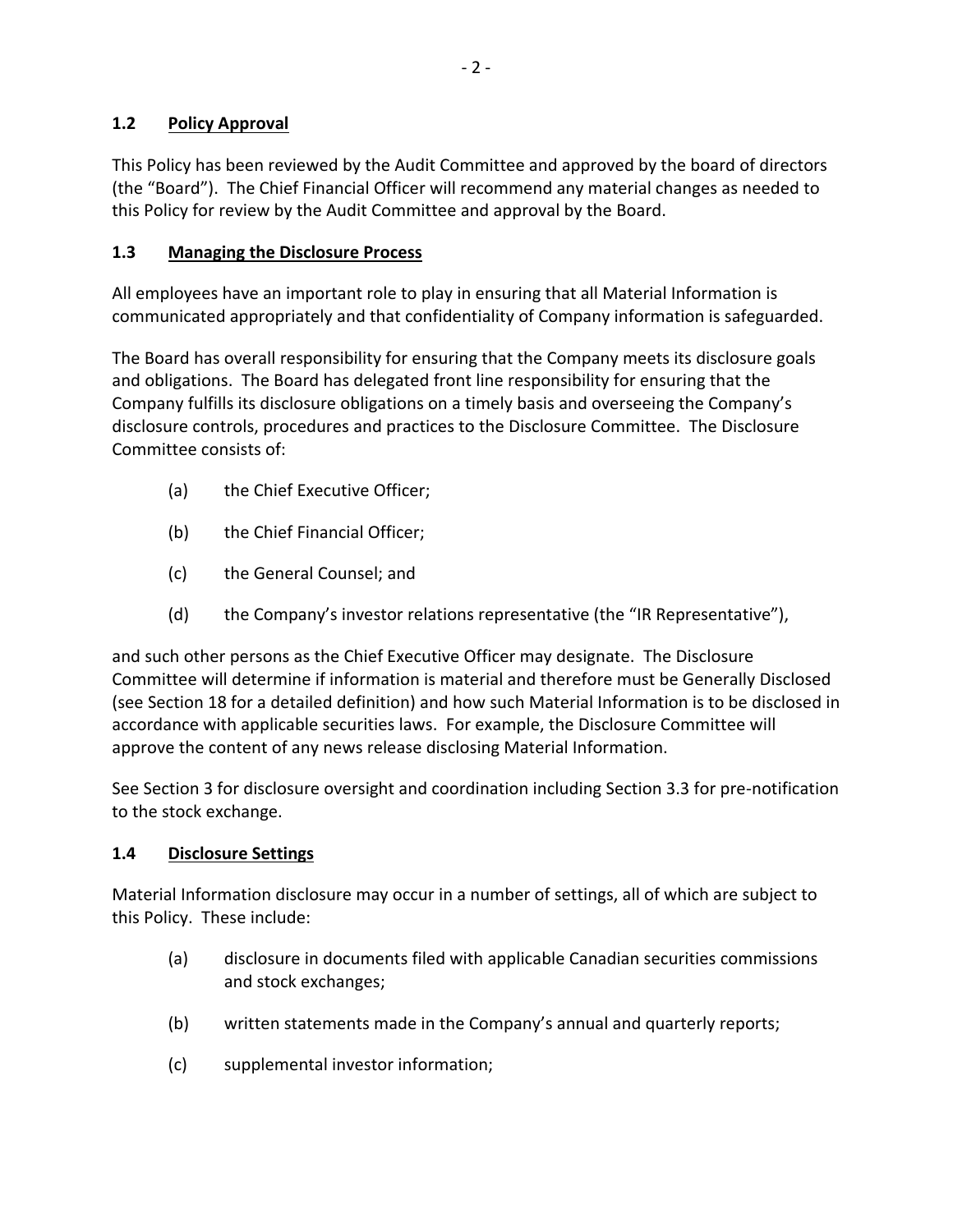- (d) written or verbal responses for proposals and submissions to prospects, clients, and suppliers;
- (e) news releases;
- (f) presentations made by senior management;
- (g) information posted on the Company's website or other electronic communications (e.g., chat rooms);
- (h) oral statements made in group or individual external and internal meetings; and
- (i) interviews with media, news conferences and webcasts.

The above listing is meant to be illustrative. There may be other settings in which Material Information disclosure may occur. Any member of the Disclosure Committee should be contacted if there is any uncertainty as to whether or not a specific disclosure is subject to this Policy.

#### **1.5 Rule: Immediate Disclosure**

The Company is required to disclose Material Information concerning its business and affairs in accordance with applicable securities laws and the rules and policies of the TSX forthwith upon the information becoming known to management, or in the case of information previously known, forthwith upon it becoming apparent that the information is material. Immediate release of information in accordance with these requirements is necessary to ensure that the information is promptly available to all investors and to reduce the risk of persons with access to the information acting upon undisclosed information. In certain circumstances, disclosure of Material Information may be delayed for reasons of corporate confidentiality or potential corporate detriment, and in this regard, management is to consult with counsel for compliance with relevant regulations and guidance.

#### <span id="page-2-0"></span>**2. Material Information and Confidentiality**

Material Information is any information relating to the business and affairs of the Company which results in, or would reasonably be expected to result in, a significant change in the market value or price of the Company's listed securities. Stated another way, a reasonable investor would consider the information important in making a decision to buy, sell or hold the Company's shares. Material Information can include positive or negative information about the Company. Material Information consists of Material Facts related to the Company or a Material Change in the Company's business or operations.

A Material Change occurs not only when the change takes place, but also when management decides to implement a change to the business, which change the Board has approved or is likely to approve. For detailed definitions of Material Fact and Material Change, please see Section [18.](#page-12-0)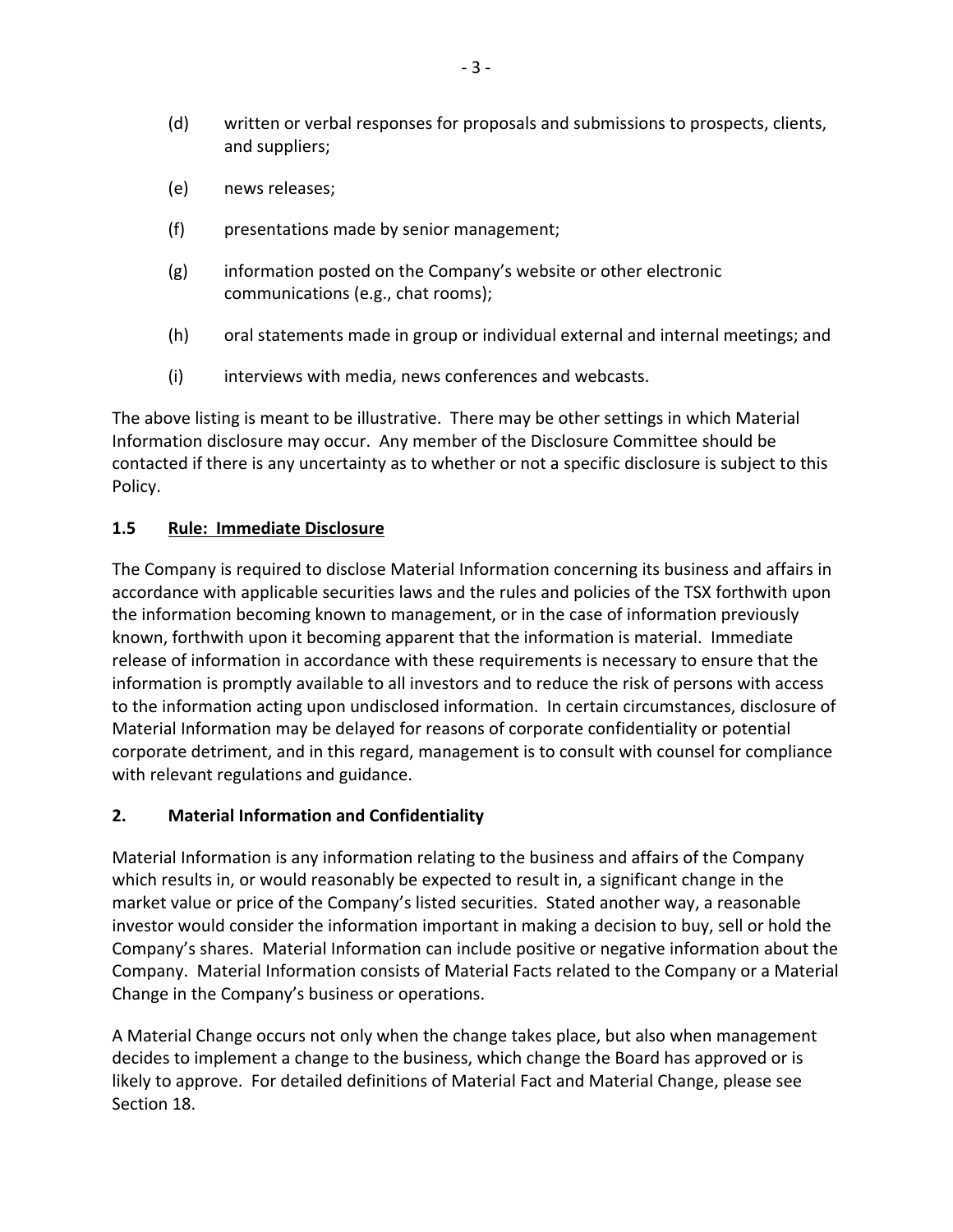It is an offence under securities law for anyone in a Special Relationship (see definition in Section [18\)](#page-12-0) with a company to inform anyone of Material Information about that company before the Material Information has been Generally Disclosed, except in those limited cases where the communication is made in the Necessary Course of Business (as discussed in Section 6.1).

### **3. Overseeing and Coordinating Disclosure**

The responsibilities of the Disclosure Committee include:

- (a) deciding whether information is material or not and when developments warrant public disclosure;
- (b) ensuring that applicable regulatory requirements regarding disclosure of Material Information are met;
- (c) monitoring the effectiveness of and compliance with this Policy;
- (d) educating the Company's directors, officers and employees about disclosure issues and the Disclosure Policy;
- (e) reviewing and authorizing disclosure (including electronic, written and oral disclosure) in advance of its public release; and
- (f) monitoring the Company's website.

The Disclosure Committee, in consultation with the Company's counsel, will also determine whether the Material Information constitutes a Material Change (see Section [18](#page-12-0) for detailed definitions). If it is determined that a Material Change exists, the Chief Financial Officer should be directed to file a material change report with relevant Canadian securities commissions within the required time period.

In practice, the Chief Financial Officer's office will take the lead role in preparing most disclosure documents by working in cooperation with the Disclosure Committee and other personnel of the Company depending on the subject matter.

The board of directors of the Company has reserved any public announcements relating to the following events to require board approval:

- (a) the release of the annual and quarterly financial statements of the company;
- (b) guidance on revenues or earnings or other similar forward looking financial information that could impact the market price of the Company's shares;
- (c) material transactions outside of the normal course of business; and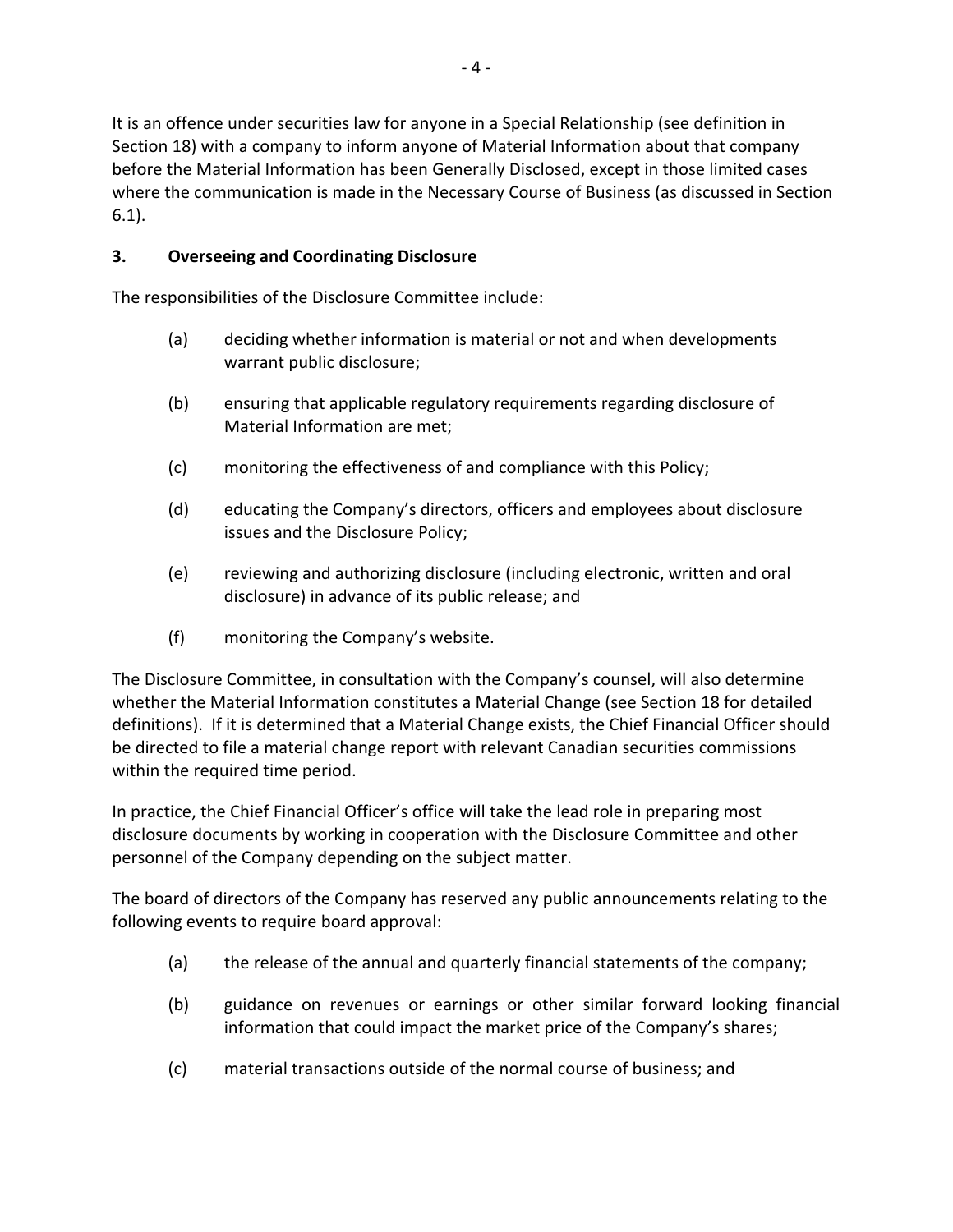(d) a situation that could impact the reputation or good standing of the Company.

## **3.1 Keeping the Chief Financial Officer Informed of Issues**

It is essential that the Company's directors, officers, and employees keep the Chief Financial Officer apprised of potentially material developments on a timely basis so the Chief Financial Officer can evaluate any events that might impact the disclosure process and, if deemed appropriate, discuss them with the Disclosure Committee.

# **3.2 Keeping Audit Committee and Board Informed of Issues**

It is the responsibility of the Disclosure Committee to keep the Audit Committee and the Board appropriately informed of potential disclosures or to present issues that require the directors' input for resolution.

## **3.3 Pre-Notification to the Stock Exchange**

The Company is required to immediately release Material Information in accordance with applicable securities laws and the rules and policies of the TSX, subject to limited exceptions where permitted under these disclosure requirements. While Market Surveillance may permit certain news releases to be issued after the close of trading, the policy of immediate disclosure frequently requires that news releases be issued during trading hours where an important corporate development has occurred during trading hours. If this is the case, it is absolutely essential that the Company notify Market Surveillance prior to the issuance of a news release. Market Surveillance staff will then be in a position to determine whether trading in any of the Company's securities should be temporarily halted. Also, if the stock exchange is not advised of news releases in advance, any subsequent unusual trading activity could generate inquiries and perhaps a halt in trading.

When the Company has reached a determination to release Material Information in accordance with its disclosure requirements, Market Surveillance must be advised of its content and supplied with a copy in advance of its release. Market Surveillance must also be advised of the proposed method of dissemination. Market Surveillance must be advised by telephone in advance if an announcement is ready to be made during trading hours, and submission of a written copy of the release should follow. Where an announcement is to be released after the stock exchange has closed, Market Surveillance staff should be advised before trading opens on the next trading day.

The Company's legal counsel is to be made aware of all inquiries from Market Surveillance and all written inquiries are to be forwarded to legal counsel for further action.

## **4. Audit Committee Review of Certain Disclosures**

The Audit Committee will review the following disclosures in advance of their public release by the Company: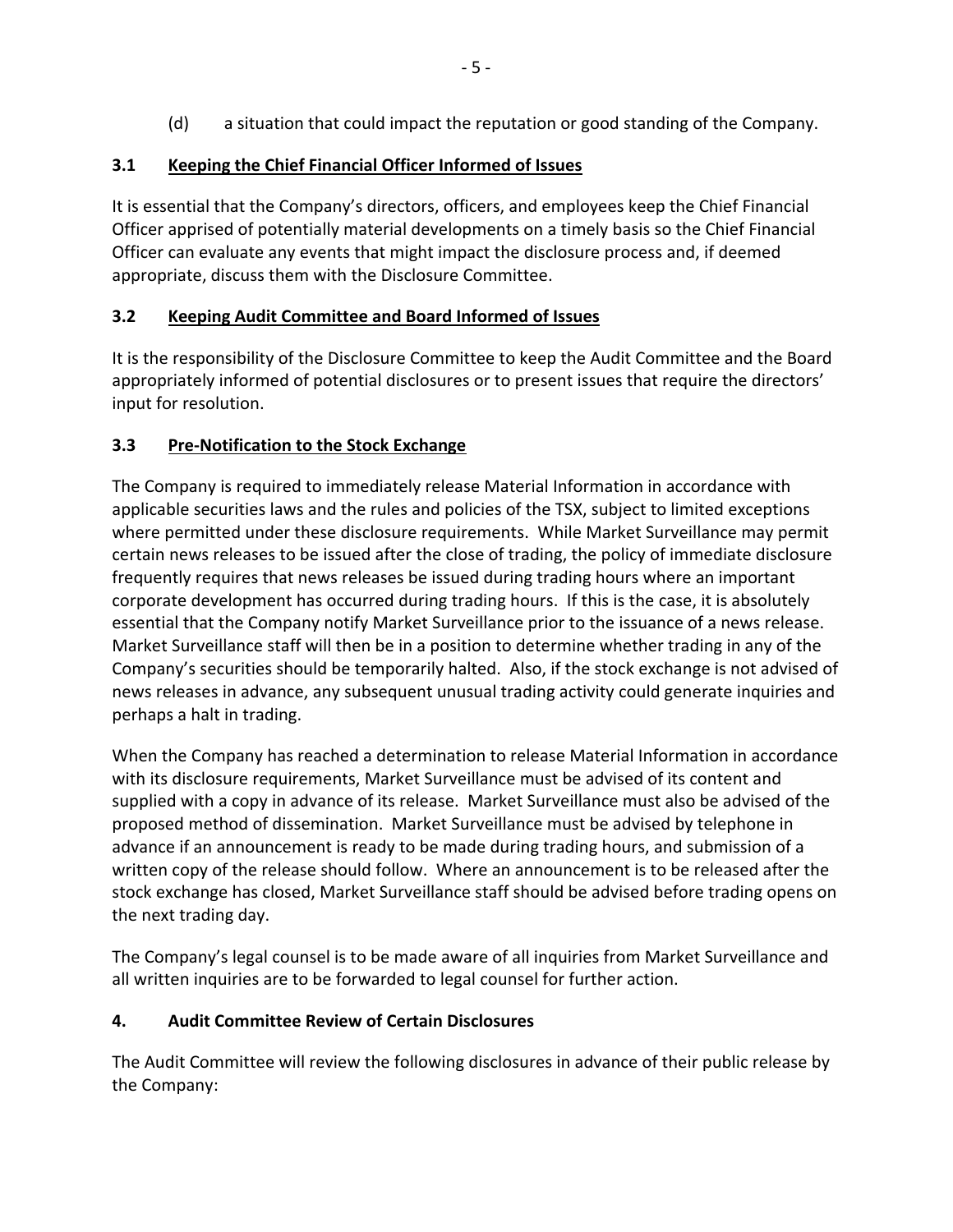- (a) earnings guidance or future oriented financial information; and
- (b) news releases or other filings with securities regulators containing financial information based on the Company's financial statements prior to the release of such statements.

### **5. Authorized Spokespersons**

The Company's Chief Executive Officer and Chief Financial Officer and the Company's investor relations representative (the "IR Representative") are designated as the Company's Authorized Spokespersons.

Other Company directors, officers, and employees who are not authorized to be spokespersons must not respond on behalf of the Company to any inquiries from, or initiate communication of Material Information with the financial community, shareholders or media other than in the Necessary Course of Business (as discussed in Section 6.1). All such communication must be referred to one of the Authorized Spokespersons. In particular, there should be no communications with financial analysts by anyone other than an Authorized Spokesperson.

### **6. Maintaining Confidentiality of Material Information and Confidential Information**

Directors, officers and employees should assume that all non-public Company information is confidential unless it is specifically designated otherwise.

Confidential information about the Company is subject to strict confidentiality restrictions and care must be taken to ensure it is provided only to other Company employees or third parties who require access to it to further the business purposes of the Company. Furthermore, such access must be on the basis that recipients understand and maintain the confidentiality of the information.

Access to confidential information should be restricted to authorized persons who are aware of their confidentiality obligations and who have signed a confidentiality agreement where required by the Company.

Access to Material Information should be restricted to persons who are aware of or are informed of the disclosure requirements and practices concerning Material Information and the prohibitions on trading in securities that arise from having knowledge of Material Information (see "Trading Restrictions" section below).

Where disclosure of a Material Change is delayed pursuant to securities legislation, the Company is under a duty to take precautions to keep the Material Change confidential. During the period before Material Information is Generally Disclosed, the Chief Financial Officer should closely monitor market activity in the Company's securities.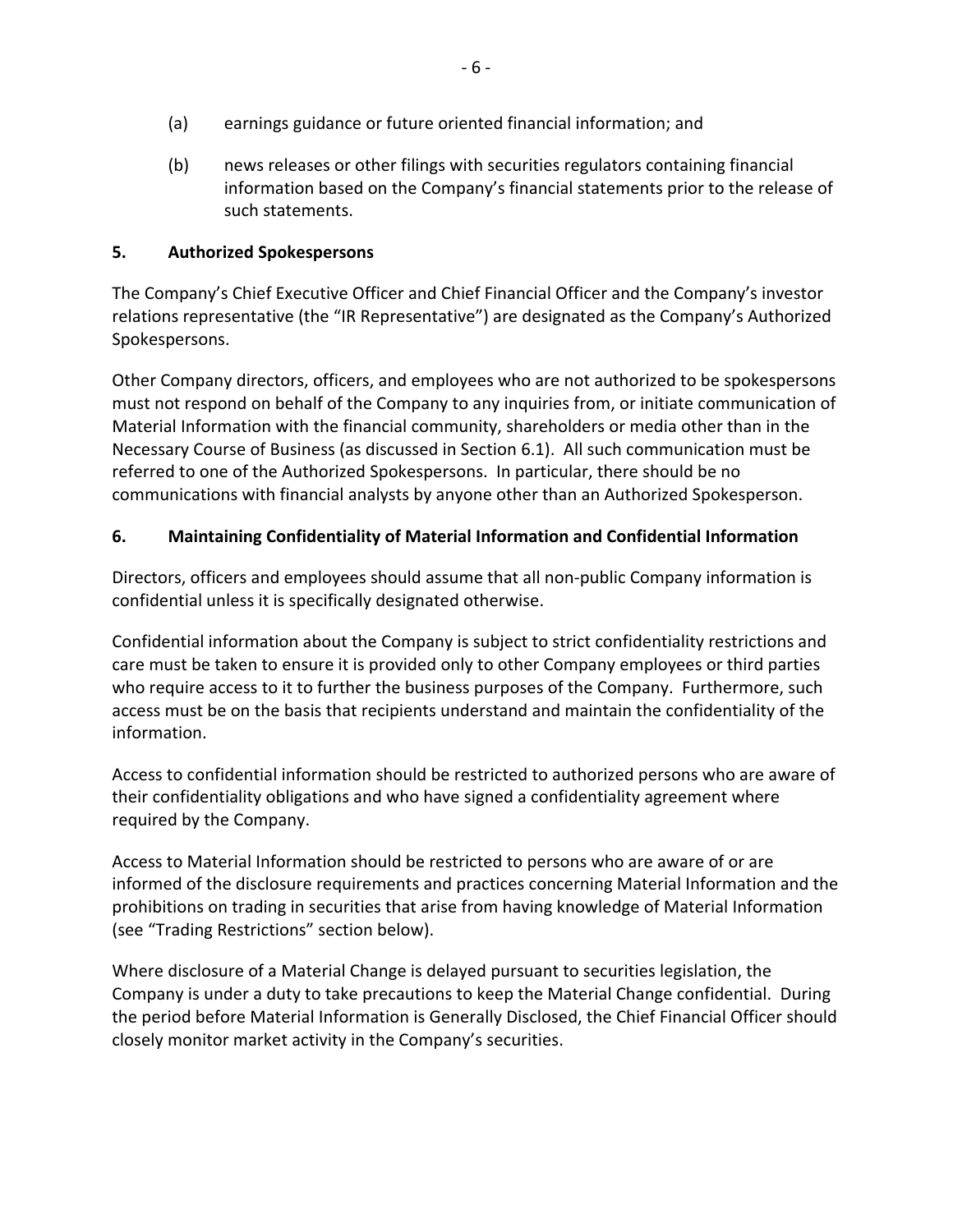### **6.1 Selective Disclosure and Necessary Course of Business**

Disclosure to any person or select group (including investment analysts and the media), of Material Information that has not been Generally Disclosed, is considered Selective Disclosure. Selective Disclosure is a prohibited activity unless such disclosure is made in the "Necessary Course of Business".

The Necessary Course of Business is a limited exception and exists so as not to unduly interfere with a company's necessary business activities. The exception would generally cover communications required to further the business purposes of the Company with:

- (a) customers and prospects;
- (b) vendors, suppliers, or strategic partners on issues such as joint bids, research and development, and sales and marketing contracts;
- (c) employees, officers, and Board members;
- (d) lenders, legal counsel, auditors, underwriters, and financial and other professional advisors to the Company;
- (e) parties to negotiations; and
- (f) government agencies and non-governmental regulators.

The Necessary Course of Business exception would not permit the Company to make a Selective Disclosure of Material Information to a financial analyst, institutional investor or other market professional.

#### **6.2 Confidentiality Agreements**

If disclosures of Material Information are made under the Necessary Course of Business exception, the Company should make sure those receiving the information understand that they cannot pass the information on to anyone else or buy or sell securities of the Company until it has been Generally Disclosed.

It is considered good business practice to have the party receiving Material Information in the Necessary Course of Business sign a non-disclosure agreement to confirm their understanding of the confidential nature of the information.

However, the use of a non-disclosure agreement does not provide an exemption to the rules against Selective Disclosure, so it is always necessary to determine whether disclosure of Material Information is being made in the Necessary Course of Business. For example, Selective Disclosure made to a financial analyst is not considered to be in the Necessary Course of Business and would result in a violation of disclosure rules regardless of whether or not a nondisclosure agreement was signed by the analyst.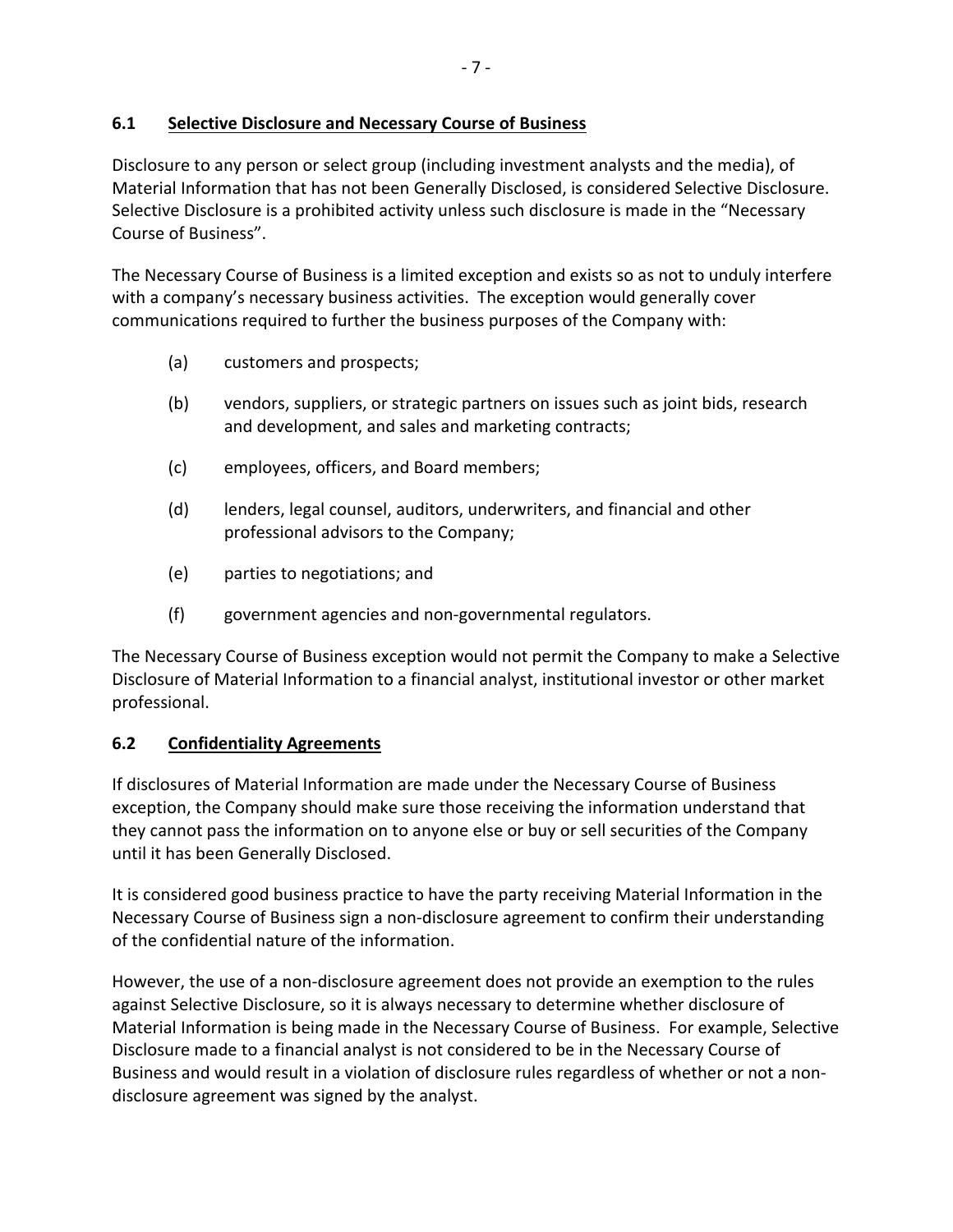#### **7. Investment Community Disclosures**

### **7.1 Reviewing Analyst Reports**

The Company's general policy is not to comment upon analysts' reports. If factual errors are found in an analyst's report, the Chief Financial Officer may provide commentary identifying publicly disclosed factual information that may affect an analyst's model or point out inaccuracies with reference to publicly available information about the Company. Such commentary will be provided in a way that does not violate applicable Selective Disclosure rules.

Distribution of analyst reports outside of the Company should be avoided so as not to create the impression of Company validation of the report.

### **7.2 Private Briefings with Analysts, Institutional Investors and other Market Professionals**

In the course of dealing with the investment community, it may be necessary to conduct private briefings with various market professionals. During these meetings, only Non-Material Information and publicly disclosed information should be provided. Comments on current period earnings estimates and financial assumptions other than information Generally Disclosed is to be avoided.

#### **8. Media Disclosures**

For media representatives (e.g., business reporters) access to Material Information should be similar to that granted to the investment community. Only the Authorized Spokespersons should communicate Material Information that has already been Generally Disclosed with the media. One of the Authorized Spokespersons should be contacted if there is any confusion whether communication with media representatives is appropriate.

#### **9. Industry Conferences**

Company employees make a number of public speeches and presentations to industry groups and conferences related to areas in which the Company does business. It is important that these presentations do not include Material Information not yet Generally Disclosed. If there is any doubt regarding the content of the presentation or speech, further guidance should be sought from the Chief Financial Officer.

There may be other forums in which the Company's directors, officers or employees make speeches or presentations relating directly to the Company's business affairs and financial results. Invitations to these sorts of events should be approved by the Chief Financial Officer prior to acceptance. In addition, such public speeches or presentations should be reviewed by the Chief Financial Officer. Legal counsel should be consulted, where appropriate.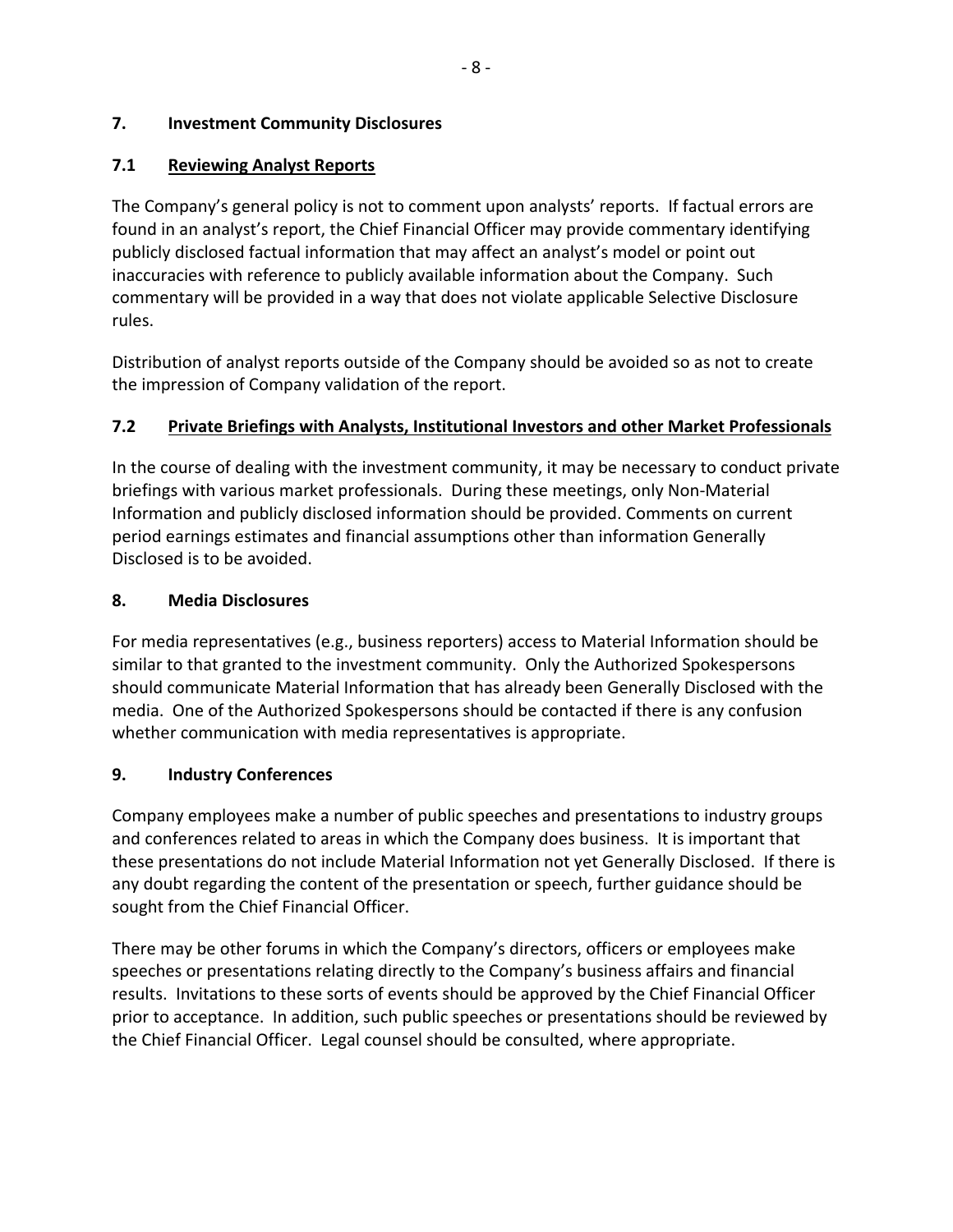#### **10. Electronic Communications**

All communications, including electronic communications, must comply with securities laws and are subject to this Policy. Electronic communications include the Company website, the Internet, and email.

Proper precautions should be taken when using electronic communications to discuss undisclosed Material Information about the Company. Discussion of undisclosed Material Information can only occur in the Necessary Course of Business.

#### **10.1 Corporate Website**

The IR Representative will be responsible for updating the Company website disclosure documents.

It is important to note that disclosure of Material Information on the Company website does not constitute General Disclosure and is not adequate disclosure of Material Information. The IR Representative must ensure that Material Information is disseminated to all required securities regulators and is Generally Disclosed, before any disclosure is made on the Company website.

All publicly filed documents, including news releases containing Material Information, should be included on the Company website as soon as practicable after such material has been accepted for filing by the appropriate regulatory agency.

The Company's website should have a notice advising the reader that the information that is posted is accurate at the time of posting but the Company specifically disclaims any intention or responsibility to update this information and it may be superseded by subsequent disclosures. All Material Information disclosures posted to the Company website, including text and audiovisual, should show the date such material was issued. All outdated Material Information disclosures will be archived on the Company website for a period of two years to allow for continued public access.

Links from the Company's website to a third party website should be considered with care. When such a link is provided, a notice must be clearly posted that advises readers that they are leaving the Company website and that the Company is not responsible for the contents of the other site.

#### **10.2 Internet Discussion Forums, Chat Rooms, Bulletin Boards and Electronic Mail**

Company employees may participate in certain electronic forums for a number of reasons related to the Company's business. Material Information and Company confidential information must not be discussed in any electronic forum.

Directors, officers, and employees are strongly advised to not participate in any investment or business related electronic forums where the Company's business affairs are discussed.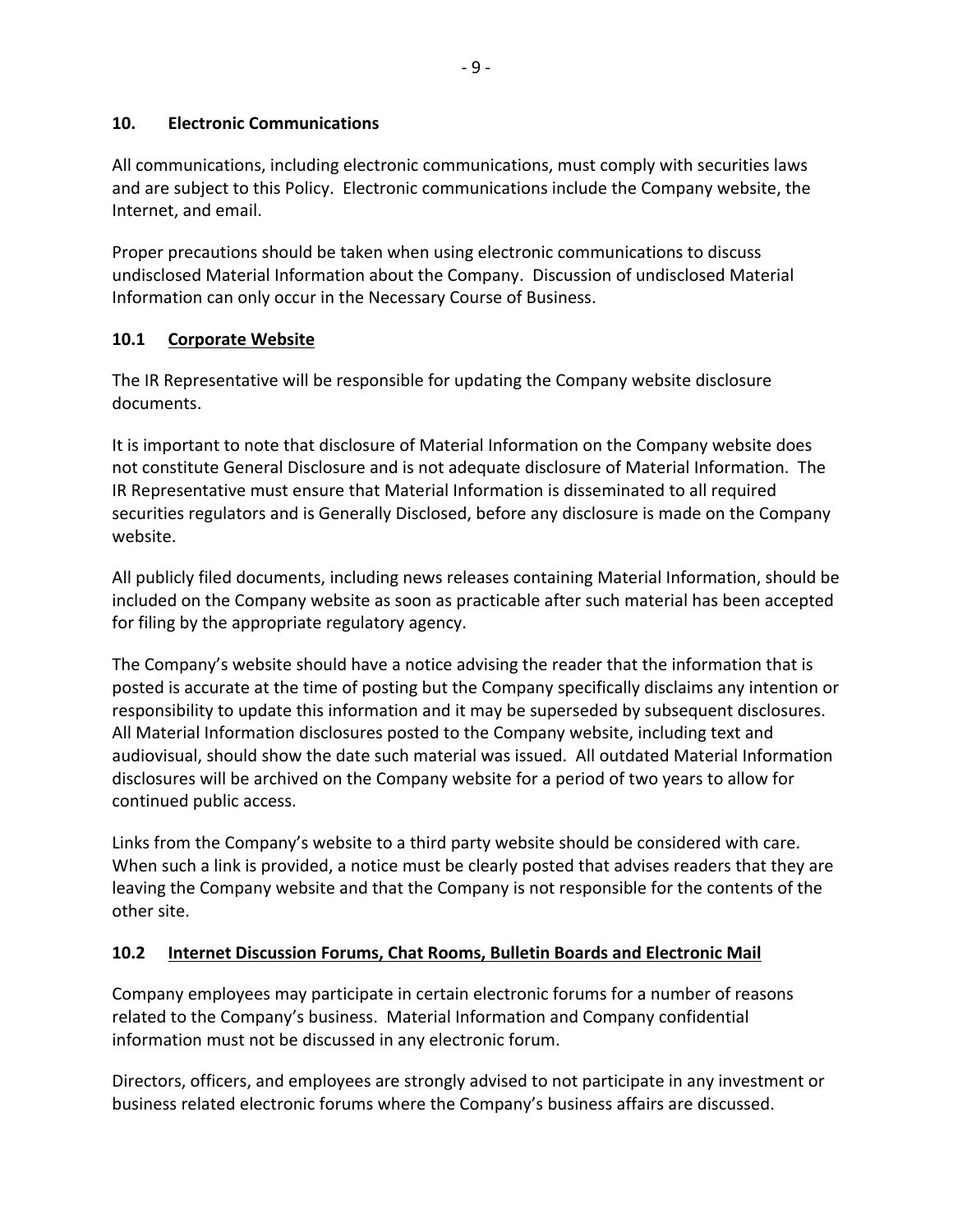Liabilities to the Company may arise from even well-intentioned efforts to correct rumours or defend the Company.

## **11. Future Oriented Financial Information**

To the extent any future oriented financial information is provided in required disclosure documents under securities legislation, it should be clearly marked as future oriented and all material assumptions used in the preparation of the future oriented financial information should be identified.

Written and oral statements relating to future oriented financial information should be accompanied by appropriate contingency and cautionary language or notices, which should identify or refer to the risks and uncertainties that may cause the actual results to differ materially from those projected in the statements.

A statement that disclaims the Company's intention or obligation to update or revise the future oriented financial information, whether as a result of new information, future events or otherwise, except as required by law, must be included. Notwithstanding this disclaimer, should subsequent events prove past statements to be materially different, the Company may at its discretion choose to issue a news release.

At the beginning of Company earnings release conference calls or presentations, an Authorized Spokesperson should make a statement that future oriented financial information may be discussed. This will include appropriate cautionary language or references to cautionary statements contained in publicly available documents containing the assumptions, sensitivities, and a discussion of the risks and uncertainties.

## **12. Unintentional Selective Disclosures**

Any Selective Disclosure made by a person who did not know that the information was both Material Information and had not been Generally Disclosed is commonly referred to as unintentional Selective Disclosure.

If it appears that an unintentional Selective Disclosure has been made, the Chief Financial Officer should be contacted immediately. If it is determined that there has been unintentional Selective Disclosure, the Chief Financial Officer should immediately take all appropriate steps including:

- (a) generally disclosing the Material Information that has been unintentionally selectively disclosed; and
- (b) notifying the person to whom the unintentional Selective Disclosure was made that such information has not been Generally Disclosed and must remain confidential and that he or she may not buy or sell securities of the Company until such information is Generally Disclosed.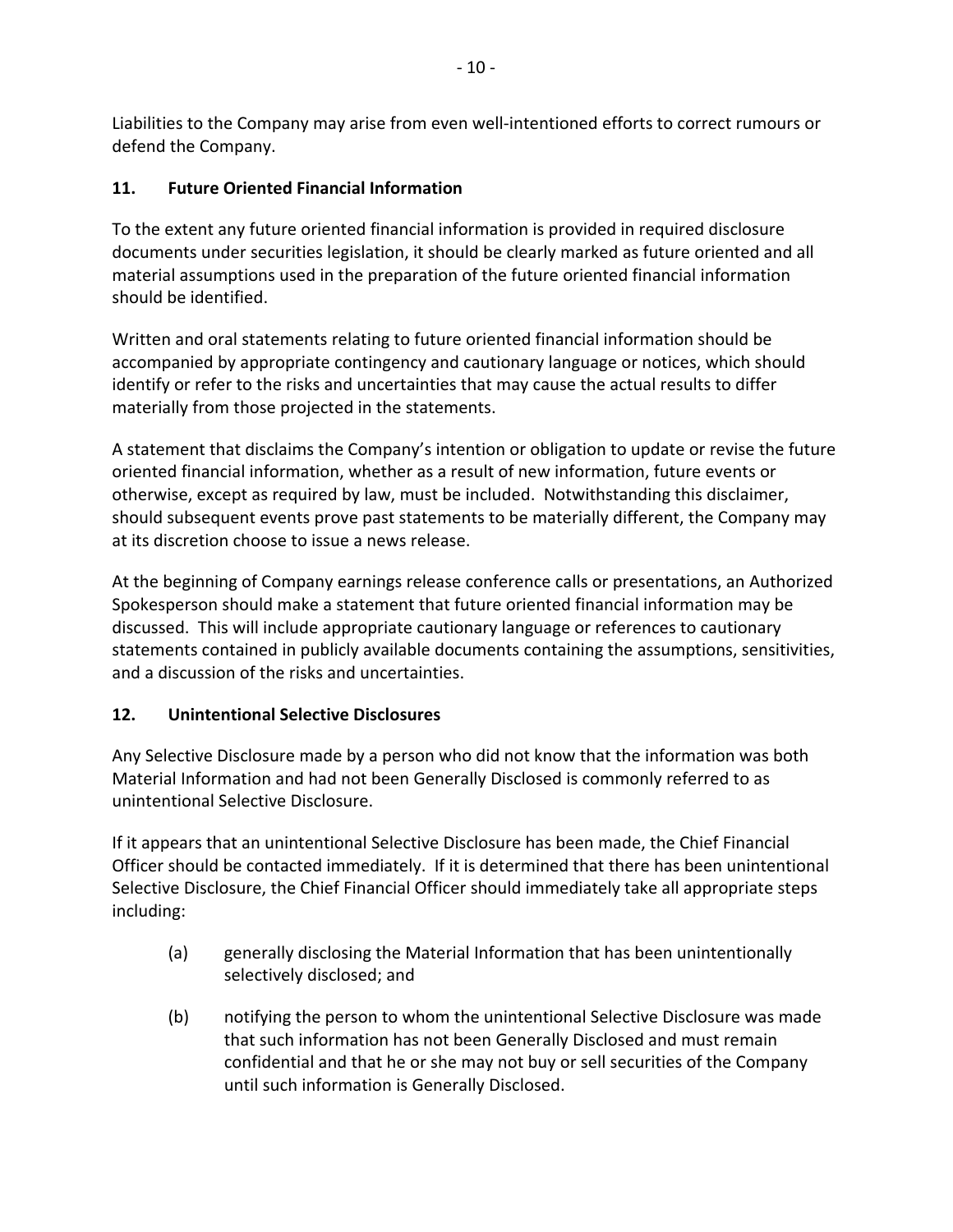Where the Chief Financial Officer determines that General Disclosure of an unintentional Selective Disclosure is required, the Chief Financial Officer should notify the Disclosure Committee and relevant stock exchanges immediately of the unintentional Selective Disclosure and the Disclosure Committee should determine whether trading should be halted pending the issuance of a news release.

## **13. Trading Restrictions**

Securities legislation also prohibits anyone in a Special Relationship with the Company who has knowledge of Material Information regarding the Company that has not been Generally Disclosed from buying or selling securities of the Company. This prohibited activity is commonly known as "insider trading."

Employees are advised to review the Company's Securities Trading and Reporting Guidelines for specific guidance on trading the Company's securities and avoiding insider trading.

## **14. Quiet Periods**

A quarterly "Quiet Period", during which no earnings guidance or comments with respect to the current quarter's operations or expected results will be provided to analysts, investors or other market professionals, will be observed. The "Quiet Period" generally runs between the end of the quarter and the release of a quarterly earnings announcement.

Please also refer to the Company's Securities Trading and Reporting Guidelines for guidance on Blackout Periods when the Company's directors, officers and employees may not trade Company securities.

## **15. Market Rumours**

It is the Company's general policy to neither confirm nor deny market rumours. Authorized Spokespersons are to generally respond "It is the Company's policy not to comment on market rumours or speculations." However, the Chief Financial Officer may authorize responses to rumours that are factually incorrect and are deemed harmful to the Company's interests (such as a rumour that an Officer of the Company has been terminated, when that is not the case).

Securities regulators may require the Company to make a clarifying statement where trading in the Company's securities appears to be heavily influenced by rumours. If the rumour is a result of Material Information having been leaked (and therefore true) and appears to be affecting trading activity in the Company's securities, the Disclosure Committee will consider whether a full public announcement is required. This may include contacting relevant securities exchanges and asking that trading be halted pending the issuance of a news release.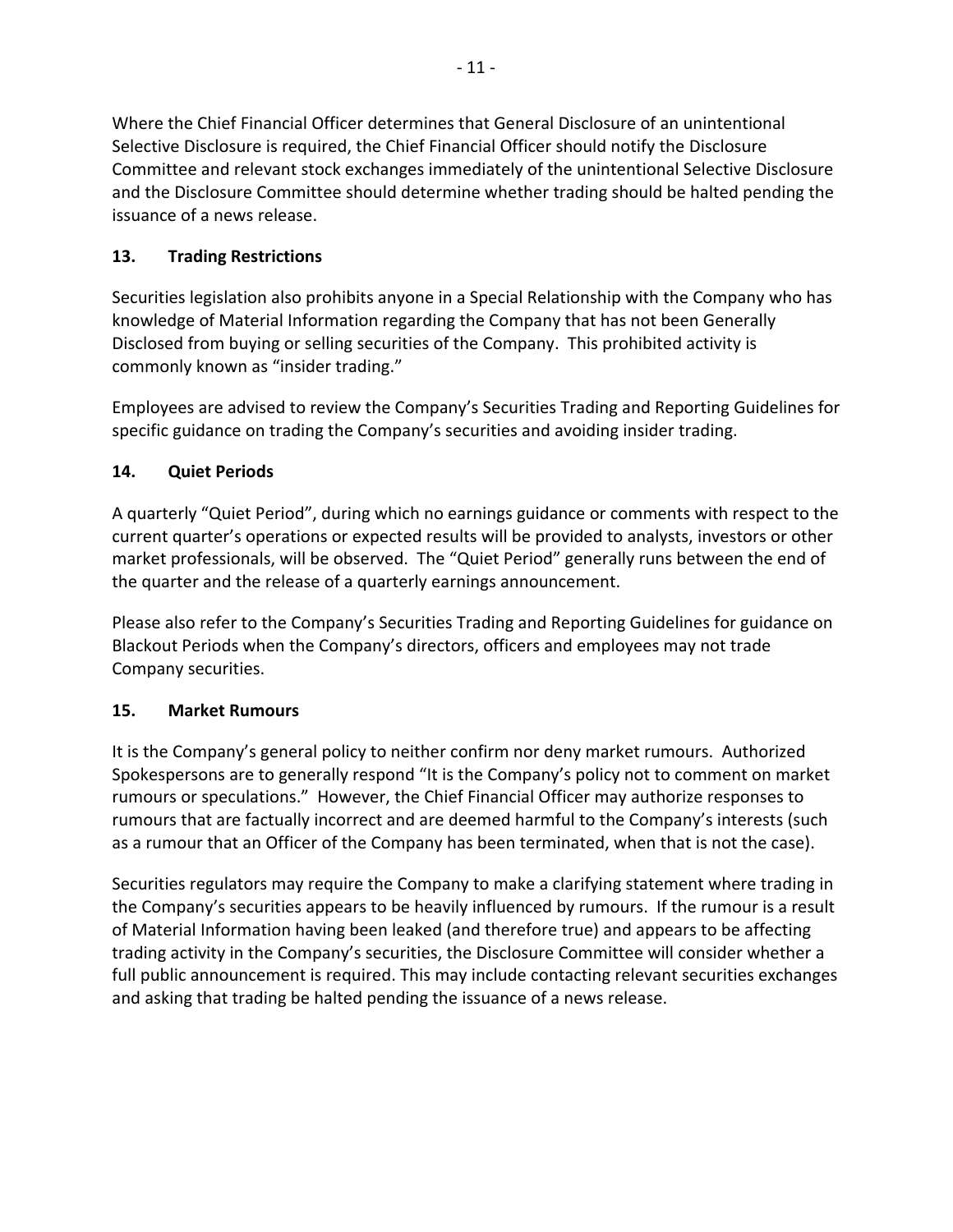#### **16. Requests for Corporate Information**

The Company may receive requests from shareholders, potential shareholders, and media for information. Employees should refer such requests to the Authorized Spokespersons or the IR Representative for action.

The IR Representative shall maintain an up-to-date corporate information package ("CIP") on the Company's website consisting of:

- (a) the Company's latest annual report;
- (b) the Company's latest quarterly report;
- (c) the Company's press releases issued for at least the previous six months;
- (d) the Company's latest annual information form; and
- (e) selected marketing material (approved by the Chief Financial Officer).

The IR Representative shall review the CIP at least monthly to update the information contained in it if required. In addition to the usual CIP contents, additional public information such as the Company's most recent proxy circular or prospectus or material change reports shall be made available upon request.

#### **17. Policy Communications and Contacts**

All directors, officers, and employees are to be advised of this Policy and its importance.

If there are any questions about any aspect of this Policy or responsibilities of the Company's directors, officers or employees under it, the Chief Financial Officer should be contacted.

If an employee becomes aware of a possible violation of this Policy he/she is encouraged to report it to his/her manager or the Chief Financial Officer.

If any person does not feel comfortable reporting a particular matter to his or her local management, such person should report it to any other member of the Company's management, including the Chief Executive Officer, in a timely, effective way and to ensure that confidentiality is maintained.

Where a person feels it is not appropriate to report the breach to a member of management, such person may report to any one of the directors. If the alleged breach is with respect to financial and internal controls and accounting matters, then the concern should be reported to the Chief Financial Officer. If a person feels this is not appropriate, the matter may be reported to external legal counsel. Counsel will have responsibility for forwarding the alleged violation to the Chair of the Audit Committee who will have responsibility for determining whether a violation has occurred and what disciplinary measures are appropriate.